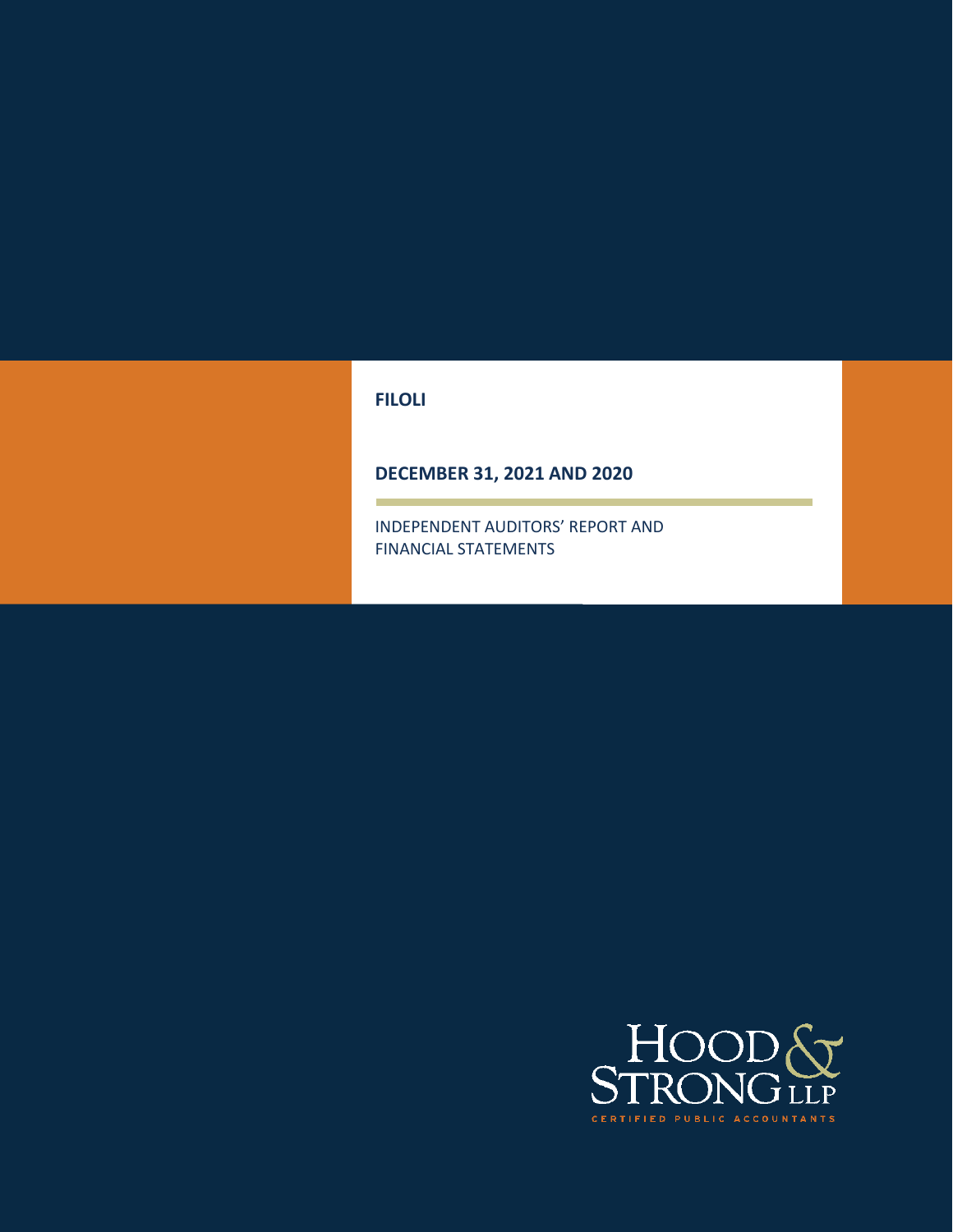#### **Independent Auditors' Report and Financial Statements**

| <b>Independent Auditors' Report</b>     | $1 - 2$        |
|-----------------------------------------|----------------|
| <b>Financial Statements:</b>            |                |
| <b>Statement of Financial Position</b>  | 3              |
| <b>Statement of Activities</b>          | $\overline{4}$ |
| <b>Statement of Functional Expenses</b> | 5              |
| <b>Statement of Cash Flows</b>          | 6              |
| Notes to Financial Statements           | $7 - 18$       |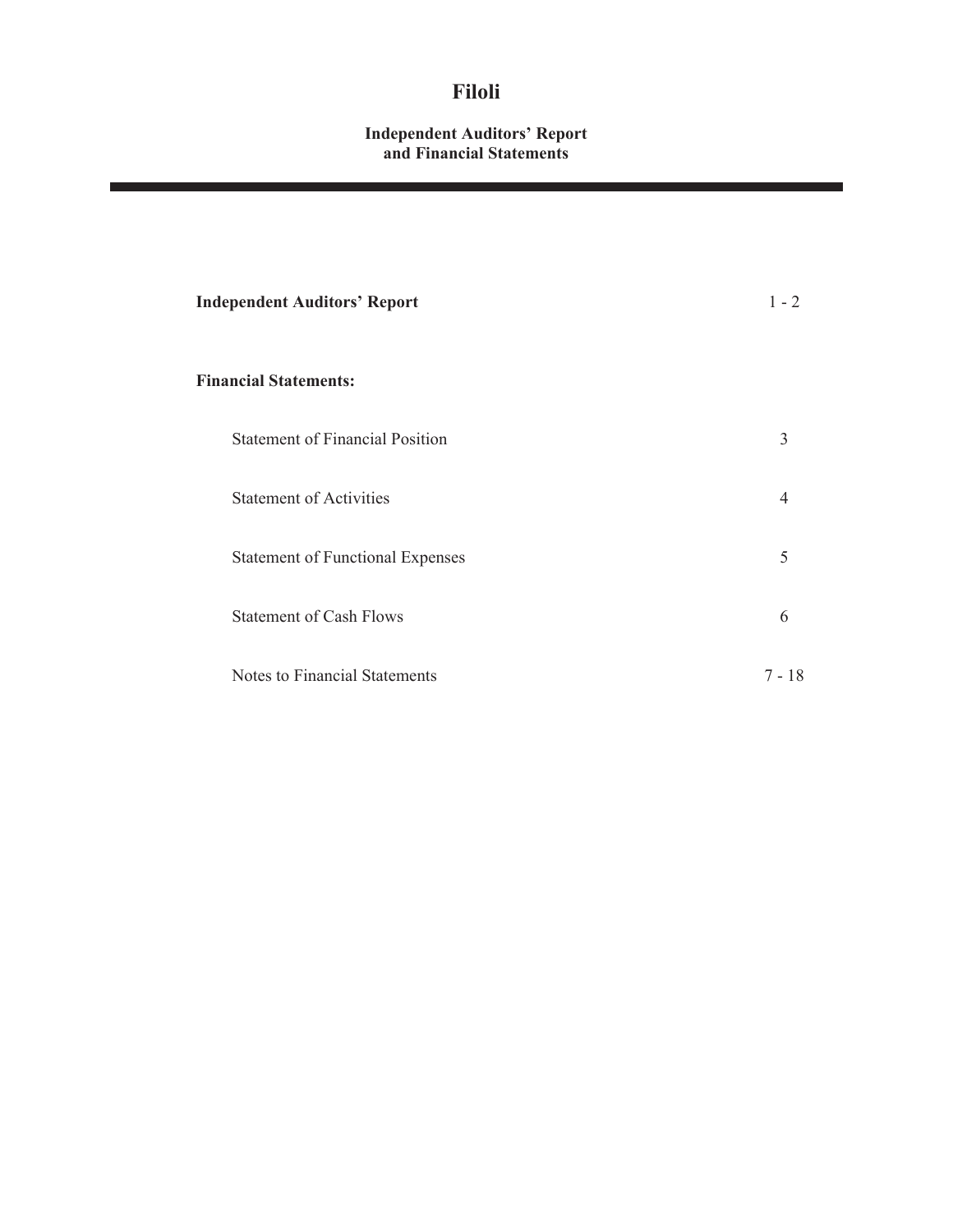

**A Century Strong** 

**Independent Auditors' Report**

THE BOARD OF DIRECTORS FILOLI Woodside, California

#### **Opinion**

We have audited the financial statements of **FILOLI**, which comprise the statement of financial position as of December 31, 2021 and 2020, the related statements of activities, functional expenses, and cash flows for the years then ended, and the related notes to the financial statements.

In our opinion, the accompanying financial statements present fairly, in all material respects, the financial position of Filoli as of December 31, 2021 and 2020, and the results of its operations and its cash flows for the years then ended in accordance with accounting principles generally accepted in the United States of America.

#### **Basis for Opinion**

We conducted our audits in accordance with auditing standards generally accepted in the United States of America (GAAS). Our responsibilities under those standards are further described in the Auditor's Responsibilities for the Audit of the Financial Statements section of our report. We are required to be independent of Filoli and to meet our other ethical responsibilities, in accordance with the relevant ethical requirements relating to our audits. We believe that the audit evidence we have obtained is sufficient and appropriate to provide a basis for our audit opinion.

#### **Responsibilities of Management for the Financial Statements**

Management is responsible for the preparation and fair presentation of the financial statements in accordance with accounting principles generally accepted in the United States of America, and for the design, implementation, and maintenance of internal control relevant to the preparation and fair presentation of financial statements that are free from material misstatement, whether due to fraud or error.

In preparing the financial statements, management is required to evaluate whether there are conditions or events, considered in the aggregate, that raise substantial doubt about Filoli's ability to continue as a going concern for one year from the date of this report.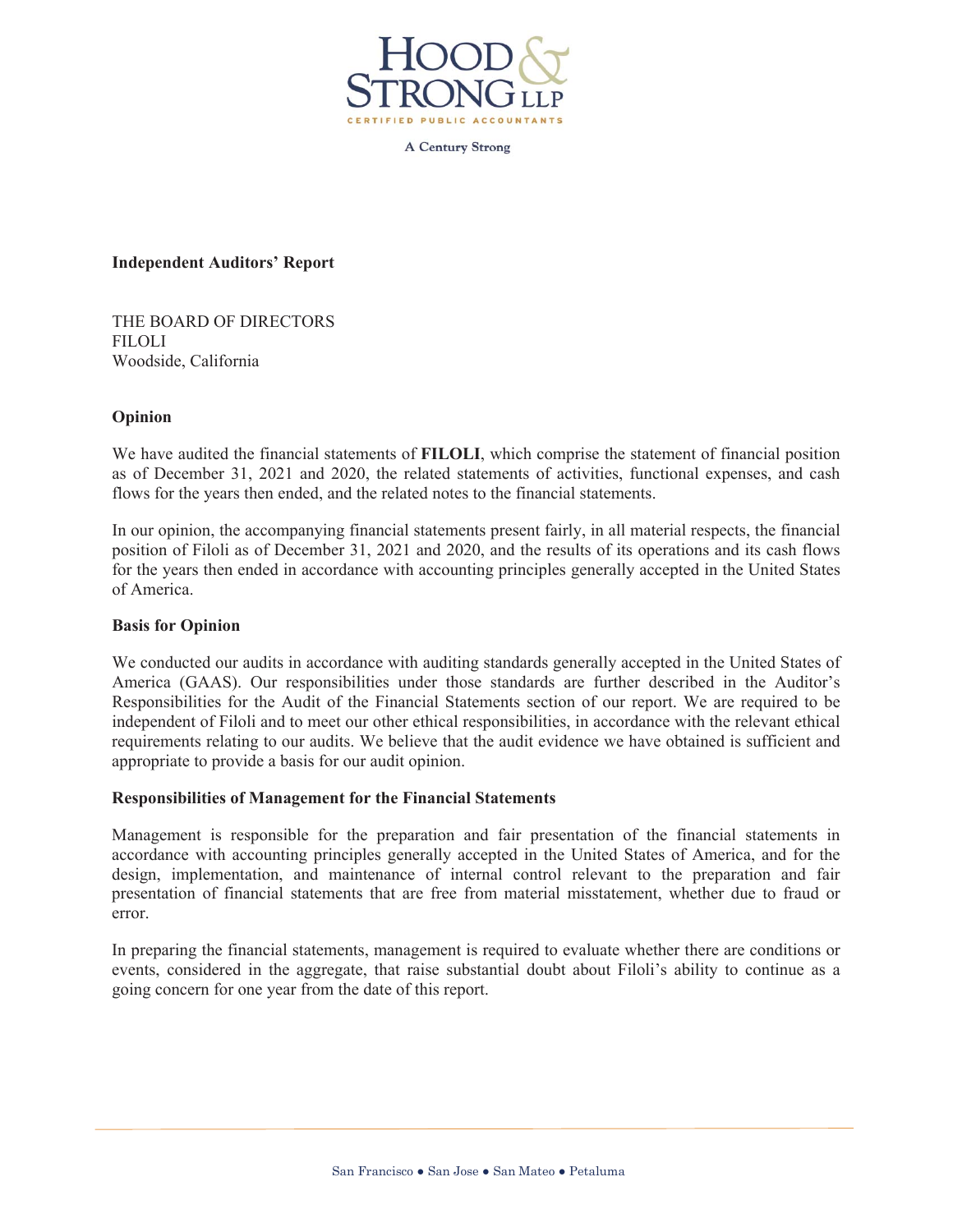#### **Auditor's Responsibilities for the Audit of the Financial Statements**

Our objectives are to obtain reasonable assurance about whether the financial statements as a whole are free from material misstatement, whether due to fraud or error, and to issue an auditor's report that includes our opinion. Reasonable assurance is a high level of assurance but is not absolute assurance and therefore is not a guarantee that an audit conducted in accordance with GAAS will always detect a material misstatement when it exists. The risk of not detecting a material misstatement resulting from fraud is higher than for one resulting from error, as fraud may involve collusion, forgery, intentional omissions, misrepresentations, or the override of internal control. Misstatements are considered material if there is a substantial likelihood that, individually or in the aggregate, they would influence the judgment made by a reasonable user based on the financial statements.

In performing an audit in accordance with GAAS, we:

- Exercise professional judgment and maintain professional skepticism throughout the audit.
- Identify and assess the risks of material misstatement of the financial statements, whether due to fraud or error, and design and perform audit procedures responsive to those risks. Such procedures include examining, on a test basis, evidence regarding the amounts and disclosures in the financial statements.
- x Obtain an understanding of internal control relevant to the audit in order to design audit procedures that are appropriate in the circumstances, but not for the purpose of expressing an opinion on the effectiveness of Filoli's internal control. Accordingly, no such opinion is expressed.
- Evaluate the appropriateness of accounting policies used and the reasonableness of significant accounting estimates made by management, as well as evaluate the overall presentation of the financial statements.
- Conclude whether, in our judgment, there are conditions or events, considered in the aggregate, that raise substantial doubt about Filoli's ability to continue as a going concern for a reasonable period of time.

We are required to communicate with those charged with governance regarding, among other matters, the planned scope and timing of the audit, significant audit findings, and certain internal control–related matters that we identified during the audit.

Hood & String LLP

San Francisco, California May 19, 2022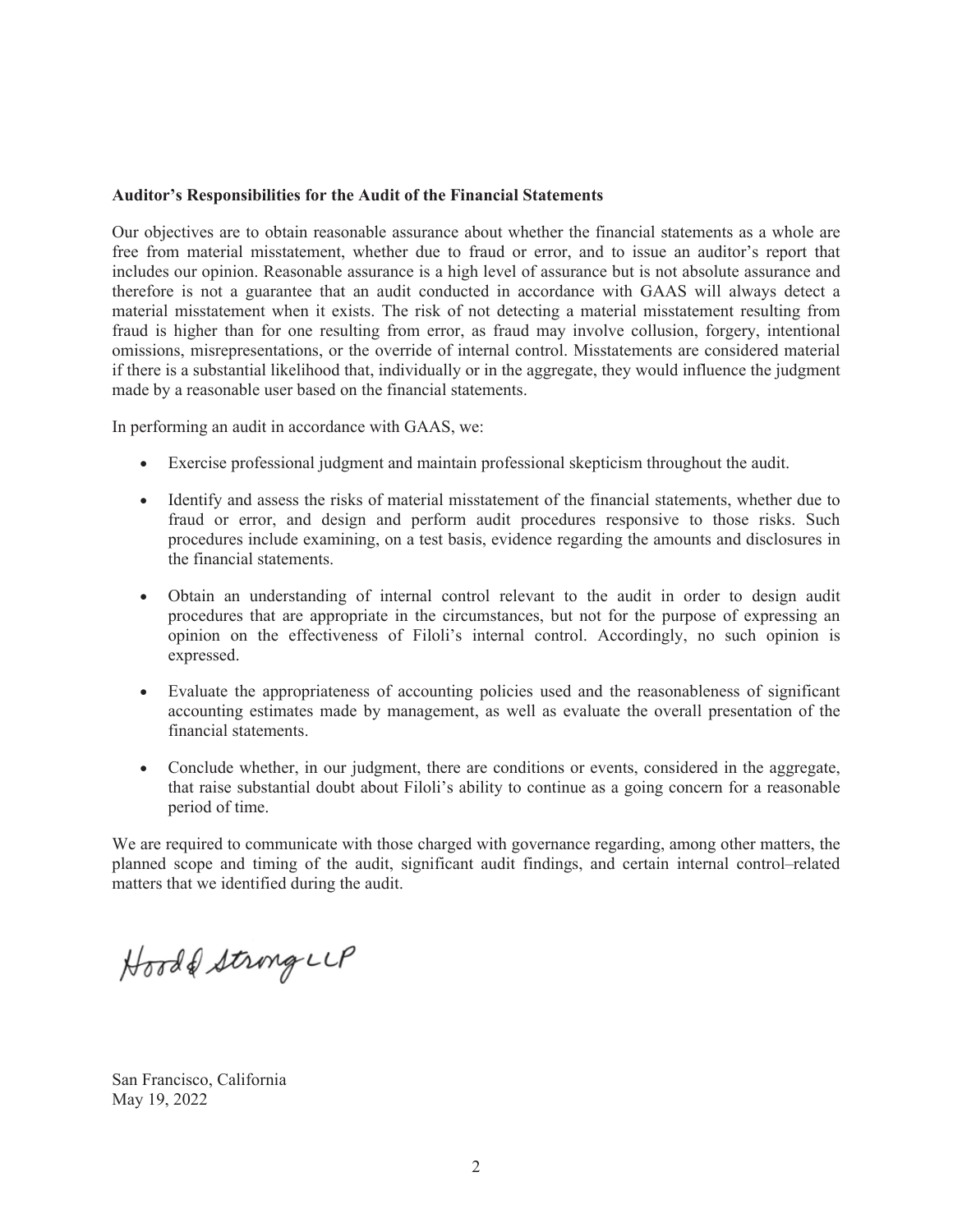# **Statement of Financial Position**

| December 31,                      | 2021         |            |    | 2020       |
|-----------------------------------|--------------|------------|----|------------|
| <b>Assets</b>                     |              |            |    |            |
| Cash and cash equivalents         | $\mathbb{S}$ | 6,372,462  | \$ | 3,872,823  |
| Board-designated cash             |              | 814,587    |    | 56,586     |
| Receivables, net of discount      |              | 104,394    |    | 103,167    |
| Prepaid expenses                  |              | 286,201    |    | 208,101    |
| Inventory                         |              | 170,803    |    | 284,105    |
| Investments                       |              | 510,577    |    | 482,381    |
| Board-designated investments      |              | 12,176,363 |    | 11,476,195 |
| Property and equipment, net       |              | 5,101,043  |    | 5,559,598  |
| Total assets                      | \$           | 25,536,430 | S  | 22,042,956 |
| <b>Liabilities and Net Assets</b> |              |            |    |            |
| <b>Liabilities:</b>               |              |            |    |            |
| Accounts payable                  | \$           | 533,453    | \$ | 164,694    |
| Deferred revenue                  |              | 573,591    |    | 327,684    |
| Accrued expenses                  |              | 646,251    |    | 669,209    |
| <b>Total liabilities</b>          |              | 1,753,295  |    | 1,161,587  |
| <b>Net Assets:</b>                |              |            |    |            |
| Without donor restrictions:       |              |            |    |            |
| Operating                         |              | 4,942,274  |    | 3,191,007  |
| Property                          |              | 5,101,043  |    | 5,559,598  |
| Board-designated funds            |              | 12,990,950 |    | 11,532,781 |
| Total without donor restrictions  |              | 23,034,267 |    | 20,283,386 |
| With donor restrictions           |              | 748,868    |    | 597,983    |
| Total net assets                  |              | 23,783,135 |    | 20,881,369 |
| Total liabilities and net assets  | \$           | 25,536,430 | \$ | 22,042,956 |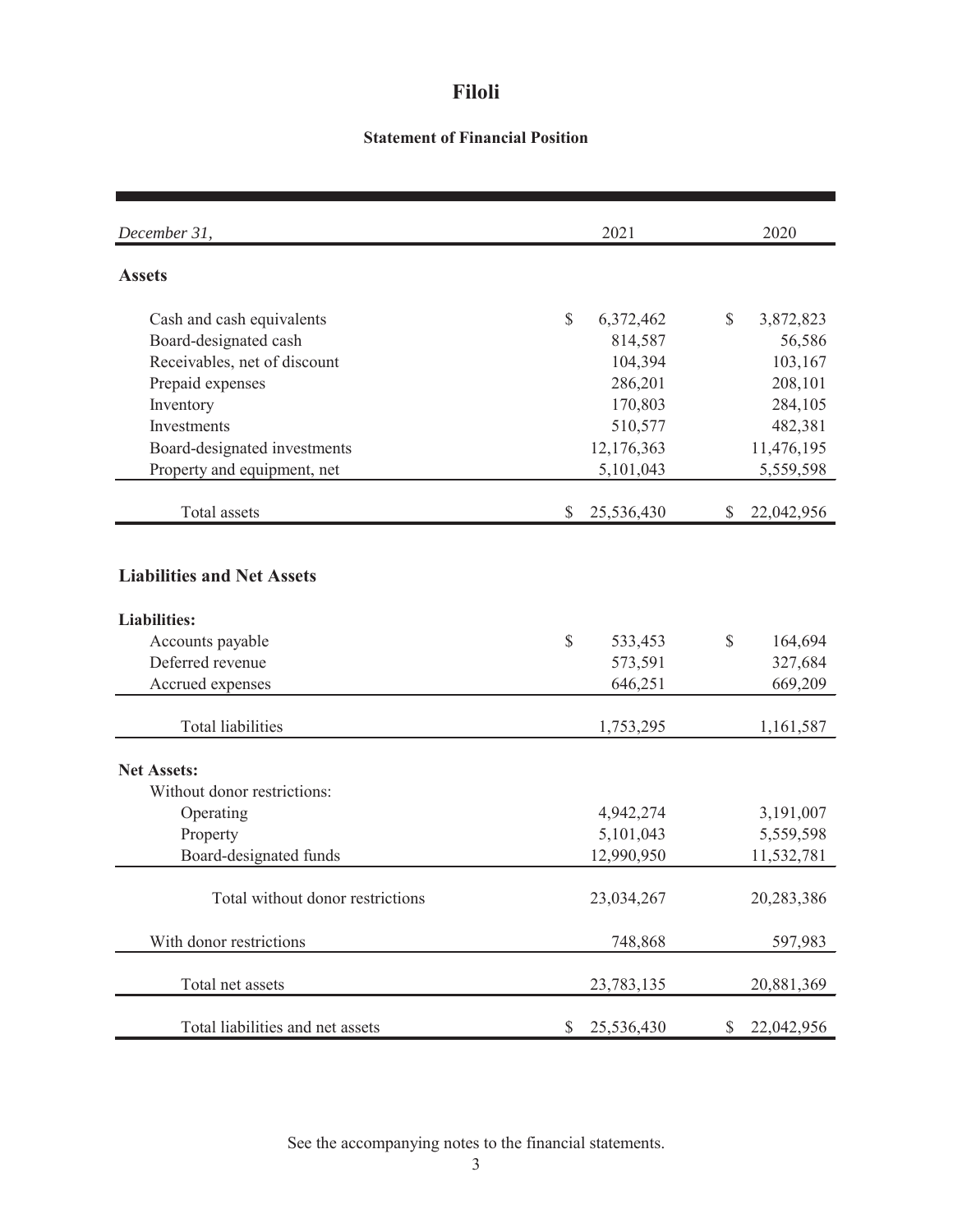# **Statement of Activities**

*Years ended December 31,*

|                                     |                               |                            | 2021       |       |            | 2020                                 |            |                            |            |    |            |
|-------------------------------------|-------------------------------|----------------------------|------------|-------|------------|--------------------------------------|------------|----------------------------|------------|----|------------|
|                                     | Without Donor<br>Restrictions | With Donor<br>Restrictions |            | Total |            | <b>Without Donor</b><br>Restrictions |            | With Donor<br>Restrictions |            |    | Total      |
| <b>Revenue and Support:</b>         |                               |                            |            |       |            |                                      |            |                            |            |    |            |
| Contributions and grants            | S<br>912,891                  | \$                         | 376,174    | \$    | 1,289,065  | \$                                   | 571,125    | \$                         | 323,201    | S  | 894,326    |
| Memberships                         | 1,845,321                     |                            |            |       | 1,845,321  |                                      | 1,273,611  |                            |            |    | 1,273,611  |
| Programs                            | 5,967,945                     |                            |            |       | 5,967,945  |                                      | 2,769,672  |                            |            |    | 2,769,672  |
| Retail gift shop sales              | 2,052,218                     |                            |            |       | 2,052,218  |                                      | 1,110,900  |                            |            |    | 1,110,900  |
| Less - cost of sales                | (802, 690)                    |                            |            |       | (802, 690) |                                      | (467, 456) |                            |            |    | (467, 456) |
| Income from beneficial trust        |                               |                            |            |       |            |                                      |            |                            |            |    |            |
| managed by National Trust           |                               |                            |            |       |            |                                      |            |                            |            |    |            |
| for Historic Preservation           | 603,981                       |                            |            |       | 603,981    |                                      | 588,191    |                            |            |    | 588,191    |
| Other income                        | 163,848                       |                            |            |       | 163,848    |                                      | 201,261    |                            |            |    | 201,261    |
| Net assets released from            |                               |                            |            |       |            |                                      |            |                            |            |    |            |
| restrictions                        | 225,289                       |                            | (225, 289) |       |            |                                      | 185,027    |                            | (185, 027) |    |            |
| Total revenue and support           | 10,968,803                    |                            | 150,885    |       | 11,119,688 |                                      | 6,232,331  |                            | 138,174    |    | 6,370,505  |
| <b>Expenses:</b>                    |                               |                            |            |       |            |                                      |            |                            |            |    |            |
| Program services                    | 6,776,731                     |                            |            |       | 6,776,731  |                                      | 5,009,289  |                            |            |    | 5,009,289  |
| Management and general              | 1,314,532                     |                            |            |       | 1,314,532  |                                      | 1,062,052  |                            |            |    | 1,062,052  |
| Fundraising                         | 922,216                       |                            |            |       | 922,216    |                                      | 529,906    |                            |            |    | 529,906    |
| Total expenses                      | 9,013,479                     |                            |            |       | 9,013,479  |                                      | 6,601,247  |                            |            |    | 6,601,247  |
| Change in net assets                |                               |                            |            |       |            |                                      |            |                            |            |    |            |
| from operations                     | 1,955,324                     |                            | 150,885    |       | 2,106,209  |                                      | (368, 916) |                            | 138,174    |    | (230,742)  |
| <b>Other Changes in Net Assets:</b> |                               |                            |            |       |            |                                      |            |                            |            |    |            |
| Investment income, net              | 1,442,589                     |                            |            |       | 1,442,589  |                                      | 1,751,662  |                            |            |    | 1,751,662  |
| Deacession of museum object and     |                               |                            |            |       |            |                                      |            |                            |            |    |            |
| other collection                    | 991                           |                            |            |       | 991        |                                      | 19,304     |                            |            |    | 19,304     |
| Loss on disposal of property        |                               |                            |            |       |            |                                      |            |                            |            |    |            |
| and equipment                       | (236,903)                     |                            |            |       | (236,903)  |                                      | (17,201)   |                            |            |    | (17,201)   |
| Depreciation                        | (411, 120)                    |                            |            |       | (411, 120) |                                      | (403, 624) |                            |            |    | (403, 624) |
|                                     |                               |                            |            |       |            |                                      |            |                            |            |    |            |
| Total other changes                 |                               |                            |            |       |            |                                      |            |                            |            |    |            |
| in net assets                       | 795,557                       |                            |            |       | 795,557    |                                      | 1,350,141  |                            |            |    | 1,350,141  |
| <b>Change in Net Assets</b>         | 2,750,881                     |                            | 150,885    |       | 2,901,766  |                                      | 981,225    |                            | 138,174    |    | 1,119,399  |
| Net Assets, beginning of year       | 20,283,386                    |                            | 597,983    |       | 20,881,369 |                                      | 19,302,161 |                            | 459,809    |    | 19,761,970 |
| Net Assets, end of year             | \$23,034,267                  | \$                         | 748,868    | \$    | 23,783,135 | \$                                   | 20,283,386 | \$                         | 597,983    | \$ | 20,881,369 |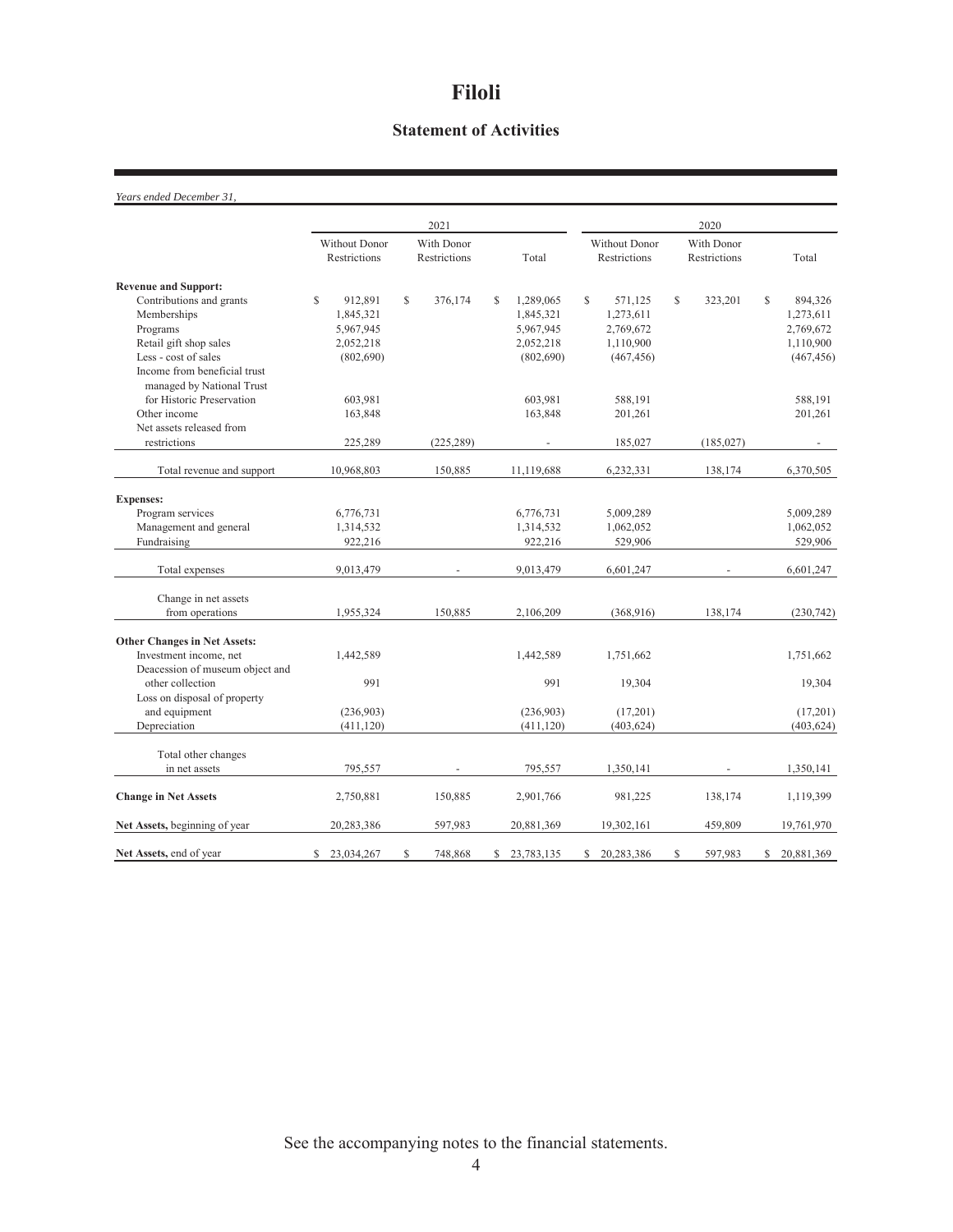# **Statement of Functional Expenses**

*Years ended December 31,*

|                                       |   |           |             |                           | 2021        |         |               |            | 2020          |                                       |              |           |             |         |               |           |
|---------------------------------------|---|-----------|-------------|---------------------------|-------------|---------|---------------|------------|---------------|---------------------------------------|--------------|-----------|-------------|---------|---------------|-----------|
|                                       |   | Programs  |             | Management<br>and General | Fundraising |         |               | Total      |               | Management<br>and General<br>Programs |              |           | Fundraising |         | Total         |           |
| Salaries and wages                    |   | 3,298,656 | $\mathbf S$ | 781,872                   | \$.         | 416,610 | $\mathcal{S}$ | 4,497,138  | <sup>\$</sup> | 2,449,283                             | $\mathbb{S}$ | 630,491   | \$          | 237,747 | $\mathcal{S}$ | 3,317,521 |
| Payroll taxes and benefits            |   | 626,408   |             | 99,105                    |             | 64,852  |               | 790,365    |               | 594,481                               |              | 99,600    |             | 51,500  |               | 745,581   |
| Program services and supplies         |   | 380,415   |             | 31,182                    |             | 168,986 |               | 580,583    |               | 263,652                               |              | 12,255    |             | 88,717  |               | 364,624   |
| Professional fees                     |   | 414,592   |             | 104,429                   |             | 50,554  |               | 569,575    |               | 279,287                               |              | 97,276    |             | 17,435  |               | 393,998   |
| Repairs and maintenance               |   | 453,025   |             | 48,391                    |             | 10,537  |               | 511,953    |               | 320,963                               |              | 37,816    |             | 9,178   |               | 367,957   |
| Utilities                             |   | 294,913   |             | 40,532                    |             | 8,826   |               | 344,271    |               | 282,410                               |              | 34,192    |             | 8,118   |               | 324,720   |
| Bank and merchant fees                |   | 265,693   |             | 24,886                    |             | 19,116  |               | 309,695    |               | 145,967                               |              | 24,352    |             | 13,235  |               | 183,554   |
| Information technology                |   | 222,592   |             | 42,698                    |             | 27,638  |               | 292,928    |               | 176,176                               |              | 37,856    |             | 16,435  |               | 230,467   |
| Garden supplies and services          |   | 274,266   |             |                           |             |         |               | 274,266    |               | 112,820                               |              |           |             |         |               | 112,820   |
| Advertising                           |   | 165,676   |             |                           |             | 55,225  |               | 220,901    |               | 80,476                                |              |           |             | 26,825  |               | 107,301   |
| Printing and publications             |   | 105,788   |             | 2,205                     |             | 59,516  |               | 167,509    |               | 83,953                                |              | 4,872     |             | 39,697  |               | 128,522   |
| Business insurance                    |   | 96,177    |             | 44,859                    |             | 2,519   |               | 143,555    |               | 84,115                                |              | 39,692    |             | 2,072   |               | 125,879   |
| Office and general expenses           |   | 65,380    |             | 13,932                    |             | 25,169  |               | 104,481    |               | 46,006                                |              | 11,871    |             | 11,226  |               | 69,103    |
| Small equipment and equipment rentals |   | 57,316    |             | 22,716                    |             | 2,085   |               | 82,117     |               | 32,299                                |              | 9.954     |             | 1,627   |               | 43,880    |
| Travel, training, and conferences     |   | 28,461    |             | 34,671                    |             | 9,354   |               | 72,486     |               | 19,430                                |              | 8,974     |             | 1,890   |               | 30,294    |
| Other expenses                        |   | 27,373    |             | 23,054                    |             | 1,229   |               | 51,656     |               | 37,971                                |              | 12,851    |             | 4,204   |               | 55,026    |
|                                       |   | 6,776,731 |             | 1,314,532                 |             | 922,216 |               | 9,013,479  |               | 5,009,289                             |              | 1,062,052 |             | 529,906 |               | 6,601,247 |
| Depreciation                          |   | 308,340   |             | 102,780                   |             |         |               | 411,120    |               | 302,718                               |              | 100,906   |             |         |               | 403,624   |
| Total before cost of goods sold       |   | 7,085,071 |             | 1,417,312                 |             | 922,216 |               | 9,424,599  |               | 5,312,007                             |              | 1,162,958 |             | 529,906 |               | 7.004.871 |
| Cost of goods sold                    |   | 802,690   |             |                           |             |         |               | 802,690    |               | 467,456                               |              |           |             |         |               | 467,456   |
| <b>Total</b>                          | S | 7,887,761 | S           | 1,417,312                 | \$          | 922,216 | S.            | 10,227,289 | S.            | 5,779,463                             | S            | 1,162,958 | S           | 529,906 | \$            | 7,472,327 |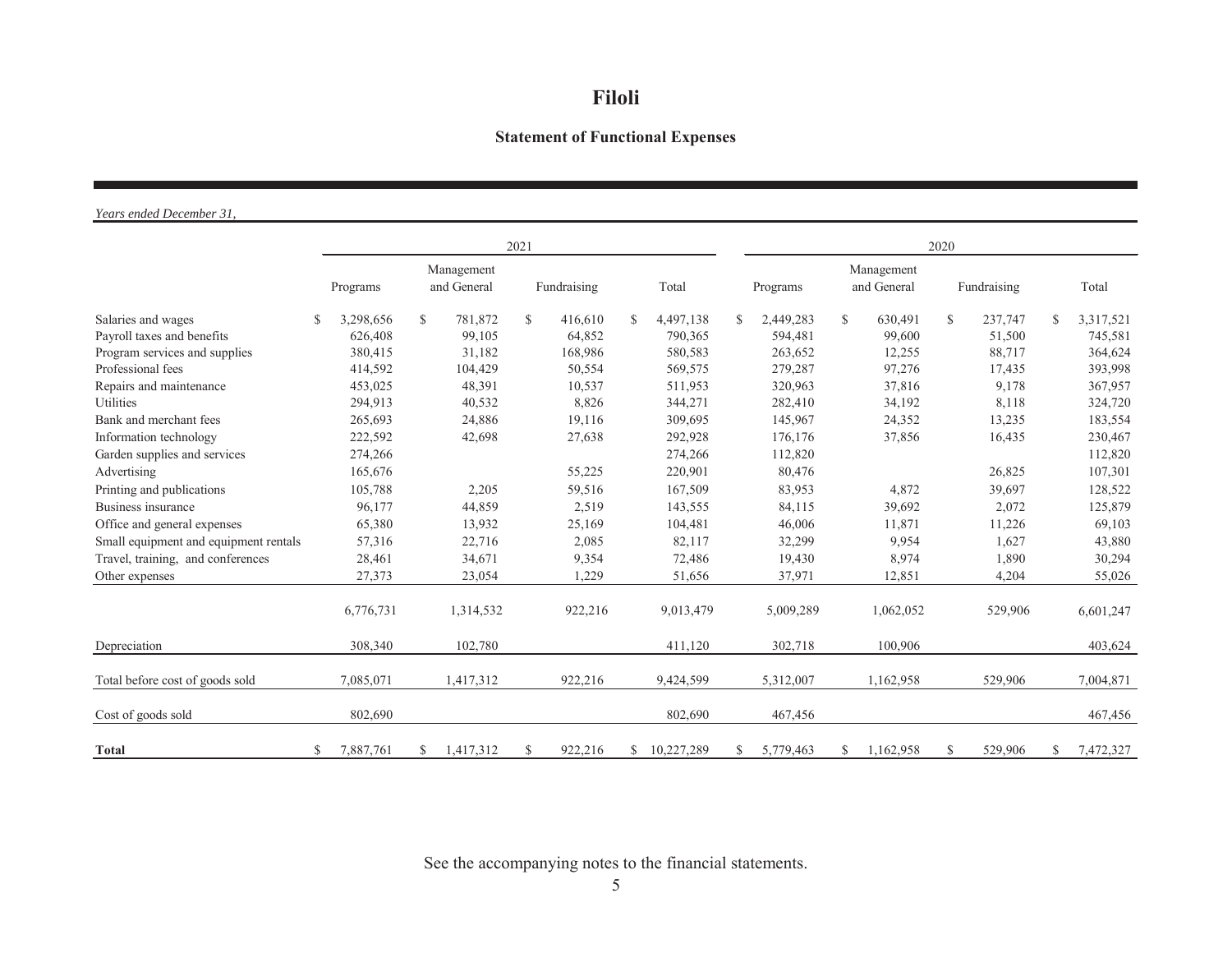### **Statement of Cash Flows**

| Years Ended December 31,                         |              | 2021        |              | 2020        |
|--------------------------------------------------|--------------|-------------|--------------|-------------|
| <b>Cash Flows from Operating Activities:</b>     |              |             |              |             |
| Change in net assets                             | $\mathbb{S}$ | 2,901,766   | $\mathbb{S}$ | 1,119,399   |
| Adjustments to reconcile change in net assets    |              |             |              |             |
| to net cash provided by operating activities:    |              |             |              |             |
| Depreciation                                     |              | 411,120     |              | 403,624     |
| Loss on disposal of property and equipment       |              | 236,903     |              | 17,201      |
| Net investment gains                             |              | (1,442,589) |              | (1,654,799) |
| Change in operating assets and liabilities:      |              |             |              |             |
| Receivables                                      |              | (1,227)     |              | 113,907     |
| Prepaid expenses                                 |              | (78,100)    |              | 35,516      |
| Inventory                                        |              | 113,302     |              | (50, 721)   |
| Accounts payable                                 |              | 368,759     |              | (86,902)    |
| Deferred revenue                                 |              | 245,907     |              | 147,167     |
| Accrued expenses                                 |              | (22,958)    |              | 169,388     |
| Net cash provided by operating activities        |              | 2,732,883   |              | 213,780     |
|                                                  |              |             |              |             |
| <b>Cash Flows from Investing Activities:</b>     |              |             |              |             |
| Purchases of property and equipment              |              | (189, 468)  |              | (95,203)    |
| Purchases of investments                         |              | (499, 012)  |              | (326, 530)  |
| Sales of investments                             |              | 1,213,237   |              | 1,920,345   |
| Proceeds from sale of property and equipment     |              |             |              | 1,078       |
|                                                  |              |             |              |             |
| Net cash provided (used) by investing activities |              | 524,757     |              | 1,499,690   |
| <b>Net Change in Cash and Cash Equivalents</b>   |              | 3,257,640   |              | 1,713,470   |
| Cash and Cash Equivalents, beginning of year     |              | 3,929,409   |              | 2,215,939   |
| Cash and Cash Equivalents, end of year           | \$           | 7,187,049   | $\mathbb{S}$ | 3,929,409   |

## **Supplemental Cash Flow Information:**

Reconciliation of cash and cash equivalents and board-designated cash within the Statement of Financial Position to net change in cash and cash equivalents

| Cash and cash equivalents<br>Board-designated cash | 6.372.462<br>814.587 | 3,872,823<br>56,586 |
|----------------------------------------------------|----------------------|---------------------|
| Net change in cash and cash equivalents            | 7,187,049            | 3,929,409           |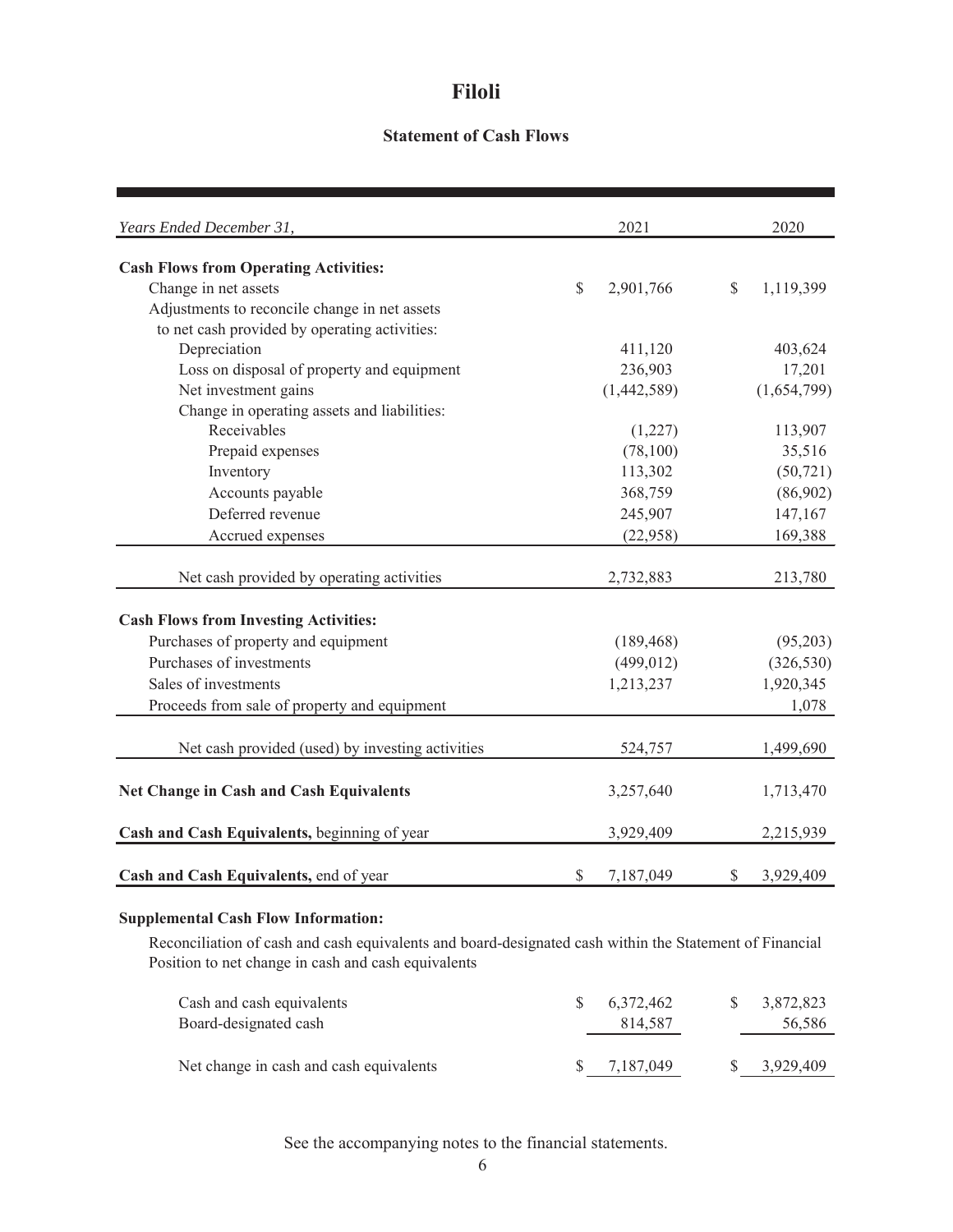### **Notes to Financial Statements**

#### **Note 1 - Description of the Organization:**

Filoli is a California nonprofit corporation formed in February 1976. Filoli's mission is to connect its rich history with a vibrant future through beauty, nature, and shared stories.

Filoli is a vibrant landscape of the Bay Area, situated on the unceded ancestral lands of the Ramaytush Ohlone, in Woodside, California. The estate boasts 654 acres of beauty nestled along the slopes of California's coastal range. Originally built as a private residence in 1917, Filoli was opened to the public in 1977 as a  $501(c)(3)$  nonprofit organization and site of the National Trust for Historic Preservation (National Trust). The property is considered one of the finest remaining country estates of the 20th century, featuring a 54,000+ square-foot Georgian revival-style mansion, 16 acres of exquisite English Renaissance gardens, a 6.8-acre Gentleman's Orchard, and a nature preserve with eight miles of hiking trails.

As a site of the National Trust, Filoli manages its land and buildings in conformity with national historic preservation standards. The National Trust has set aside the principal of, and income derived from, a fund held for the benefit of Filoli donated to the National Trust by Lurline B. Roth, the former owner of the estate, to assist in maintaining the national historic site.

#### **Note 2 - Summary of Significant Accounting Policies:**

#### a. Basis of Presentation

The financial statements of Filoli have been presented on the accrual basis of accounting in accordance with accounting principles generally accepted in the United States of America (U.S. GAAP), on the basis of net assets without donor restrictions and net assets with donor restrictions as follows:

*Net Assets Without Donor Restrictions*: net assets that do not contain donor restrictions. These net assets are intended for use by management and the Board of Directors for general operations.

Certain investments and cash have been designated by the Board of Directors to be used for either extraordinary expenditures and/or significant capital improvements to the property.

*Net Assets With Donor Restrictions*: net assets subject to stipulations imposed by donors and grantors. Some donor restrictions are temporary in nature and will be met by actions of Filoli or by the passage of time. Filoli does not have any donor restrictions which are perpetual in nature, whereby the donor has stipulated the funds be maintained in perpetuity.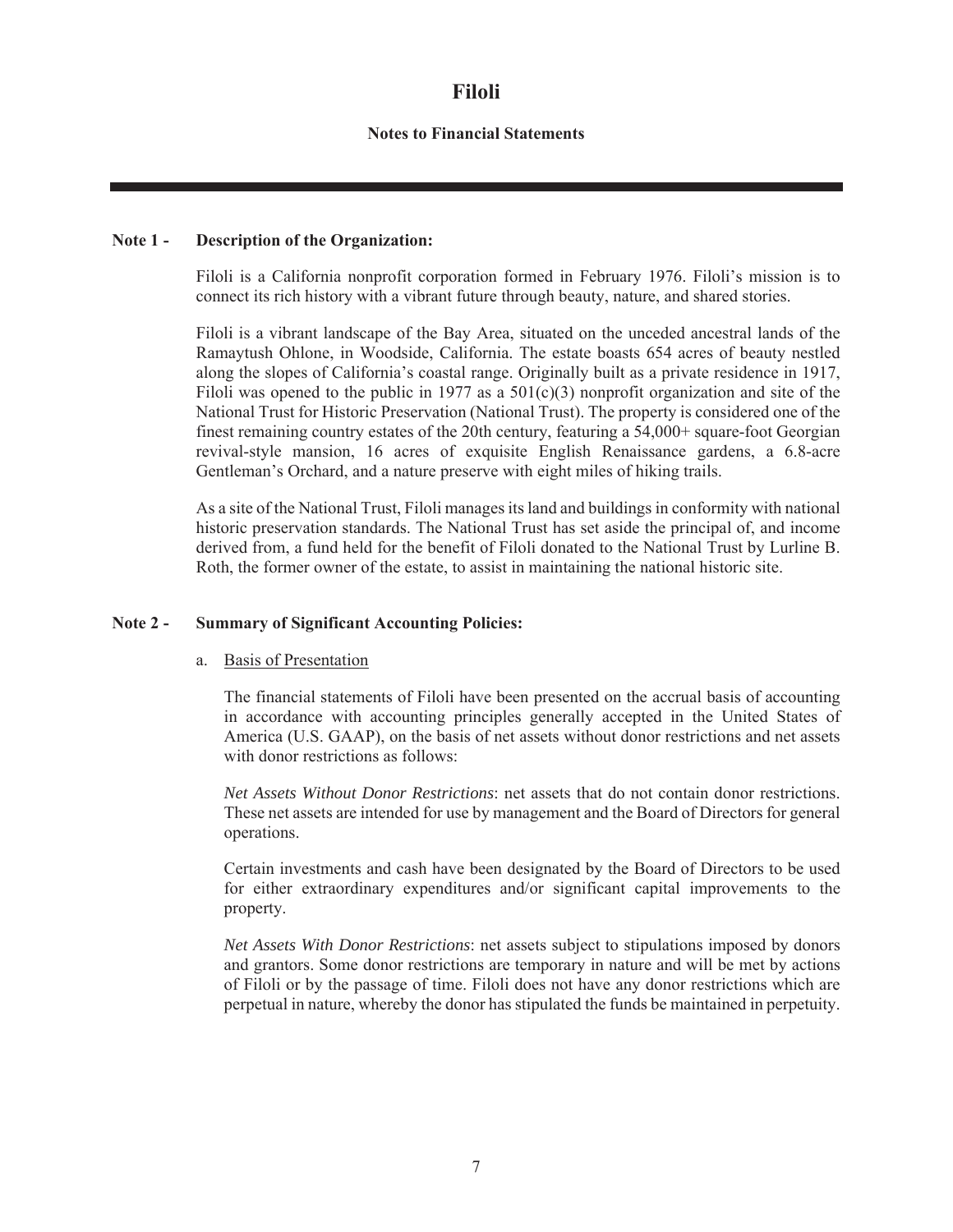### **Notes to Financial Statements**

#### b. Cash and Cash Equivalents

For purposes of the Statement of Cash Flows, cash and cash equivalents consist of shortterm, highly liquid investments and investments with original maturity dates of three months or less. Cash held within investments accounts which are awaiting reinvestment is not considered cash and cash equivalents.

#### c. Investments

Investments are recorded at fair value at net asset value (NAV) as determined by the investment managers under the practical expedient method. The practical expedient allows NAV per share to represent fair value for reporting purposes when the criteria for using this method are met.

The board approved spending policy requires annual approval and is to be no more than 6% of the average year-end balance over a three-year period to support the operations and capital needs of the estate and gardens.

Generally, management expects that approximately half the allowed withdrawal will be fulfilled through earned portfolio income on an annual basis.

d. Inventory

Inventory, consisting of retail merchandise and beverages, is stated at the lower of cost (average cost method) or market.

#### e. Property and Equipment

Property and equipment in excess of \$2,500 is recorded at cost for purchased assets and at estimated market or appraisal value on date of donation for donated assets. Depreciation is computed using the straight-line method over lives ranging from 3 to 40 years. Leasehold improvements are amortized using the straight-line method over the lesser of the assets' useful lives or the term of the applicable lease.

#### f. Museum Objects and Other Collections

Filoli's museum object collection, library collections, and living collections are classified as collections under U.S. GAAP. Collection items acquired through purchase are recognized as accessions and decrease net assets without donor restrictions if purchased with net assets without donor restrictions or result in a release on the Statement of Activities of net assets with donor restrictions if purchased with assets with donor restrictions.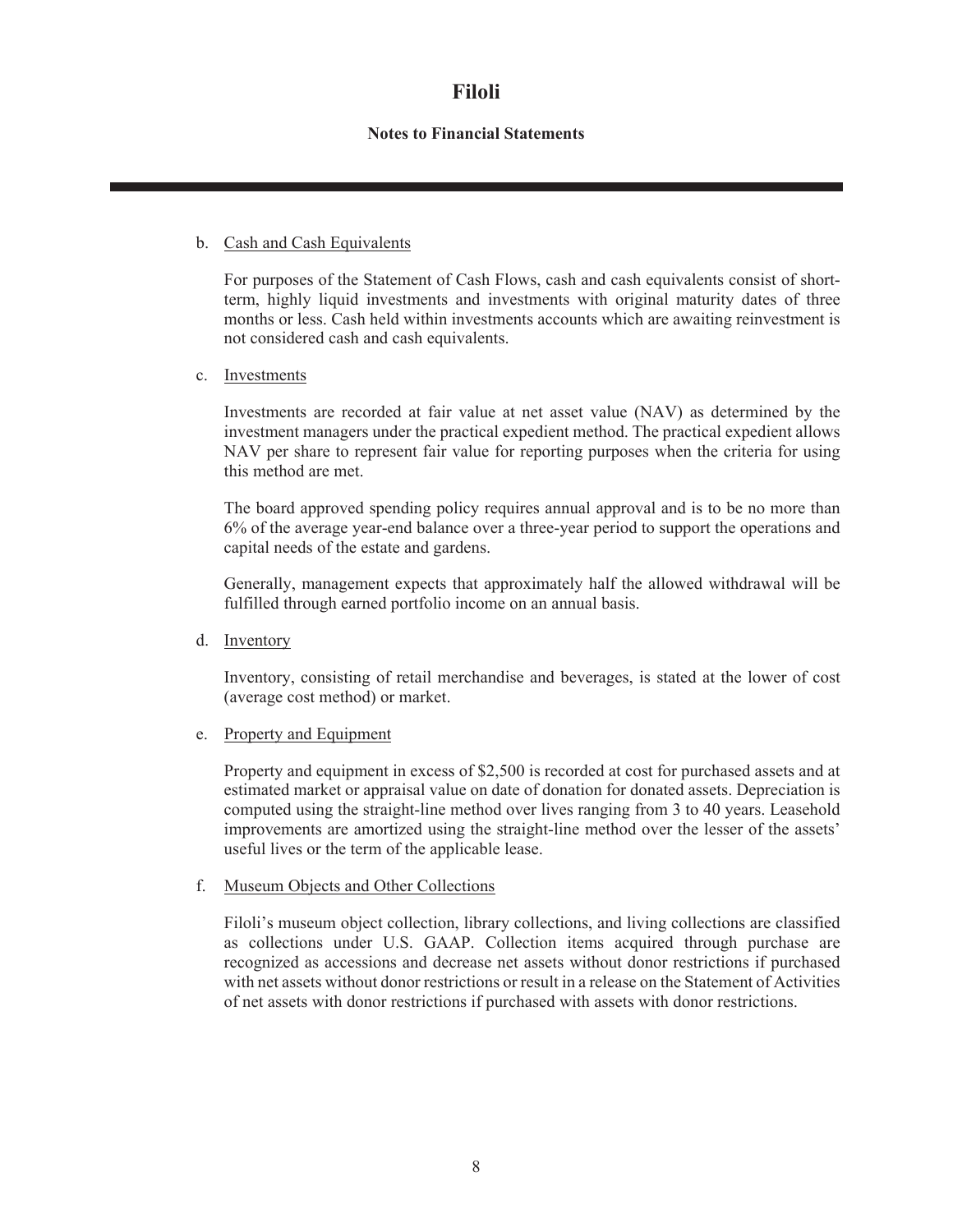### **Notes to Financial Statements**

Collection items are sold solely for the advancement of Filoli's mission and the enhancement of its collections. Proceeds from items sold are used for the acquisition of new collection items or the direct care, preservation, and conservation of existing collections. Filoli defines direct care in accordance with the American Alliance of Museums' guidelines, that is, an investment that enhances the life, usefulness or quality of collections, thereby ensuring the proceeds will continue to benefit the public. Proceeds from deaccessions or insurance recoveries are reflected in the Statement of Activities based on the nature, absence or existence of the original donor-imposed restrictions.

Museum object and library collection items are inventoried and appropriately cared for by in-house curators to preserve the collections' integrity. Similarly, living collections are inventoried and appropriately cared for by horticulturists.

Filoli maintains museum objects which are on loan from various sources. The majority of such "on loan" items are the property of the National Trust. Filoli maintains records of such items.

#### g. Support and Revenue Recognition

Program revenues include admissions, tours, education classes, public events, and event rental programs. Program revenues from admissions are recognized on the date of admission and all other program revenues are recognized when the event or program takes place.

Retail sales include Clock Tower Shop gift shop sales and beverage sales. Retail sales are recognized at the time of sale.

Membership dues are a combination of nonexchange and exchange transactions. Some membership levels are completely nonexchange and are recognized in accordance with the contribution guidance. For exchange transactions, judgement is used in determining the timing of when a performance obligation is satisfied. If the benefits are deemed to have no determinable term, the revenue associated with the exchange portion will be recognized upon receipt from members.

Income from the beneficial trust fund held by the National Trust is recognized when received. The National Trust transferred to Filoli \$603,981 and \$588,191 for 2021 and 2020, respectively. These amounts represent the return on the beneficial trust fund, which is equal to approximately 4.9% of the average beneficial trust assets over a three-year period.

Unconditional contributions are recognized as revenues at fair value when received or unconditionally promised. Conditional contributions, that is, those with a measurable performance or other barrier and a right of return, are not recognized until the conditions on which they depend have been substantially met. Filoli received conditional contributions of \$8,000 and \$0 in 2021 and 2020, respectively.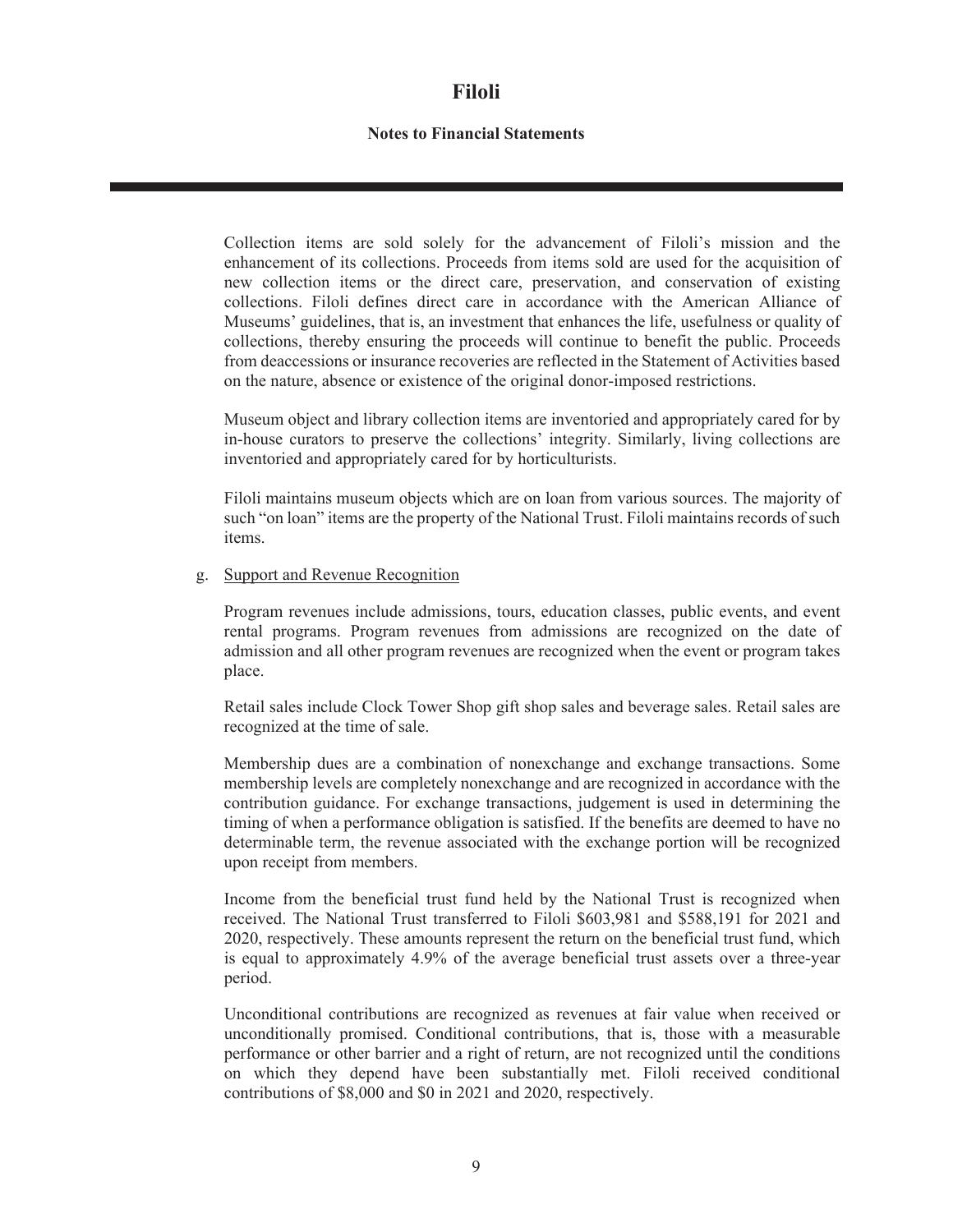### **Notes to Financial Statements**

Contributions with donor restrictions are reported as increases in net assets with donor restrictions. When a restriction expires, net assets with donor restrictions are reclassified to net assets without donor restrictions and reported in the Statement of Activities as net assets released from restrictions.

Noncash donations, including property, donated securities, and advertising space, are recorded at the fair value of the gift at the date of the donation and are classified based on the presence or absence of donor restrictions. Filoli recorded approximately \$194,000 and \$89,000 of noncash donations for the years ended December 31, 2021 and 2020, respectively.

#### h. Contribution of Services

Filoli utilizes the services of unpaid volunteers performing various functions who contributed approximately 1,500 and 6,000 hours for the years ended December 31, 2021 and 2020, respectively. This contributed time, while helping to further the mission of Filoli, does not meet the specified criteria for recognition and, as a result, no revenue has been recognized.

#### i. Income Taxes

Filoli is a tax-exempt organization pursuant to Internal Revenue Code Section  $501(c)(3)$ and Section 23701(d) of the California Revenue and Taxation Code and, accordingly, is exempt from federal and state income taxes on related business income.

Management has evaluated Filoli's tax positions and concluded that Filoli had maintained its tax-exempt status and had taken no uncertain tax positions that required adjustment to the financial statements as of December 31, 2021 and 2020.

#### j. Functional Expenses

The costs of providing program and supporting services activities have been summarized on a functional basis in the Statement of Activities. The Statement of Functional Expenses presents the natural classification detail of expenses by function. Accordingly, directly identifiable expenses are charged to the related program or service benefited. Salaries and related benefits are charged to the functional area of the employee who incurred the expense and on time spent in the functional area for management. Occupancy related expenses are allocated to the various functional areas based on time and effort. Information technology and other expenses benefiting multiple functions are allocated based on head count.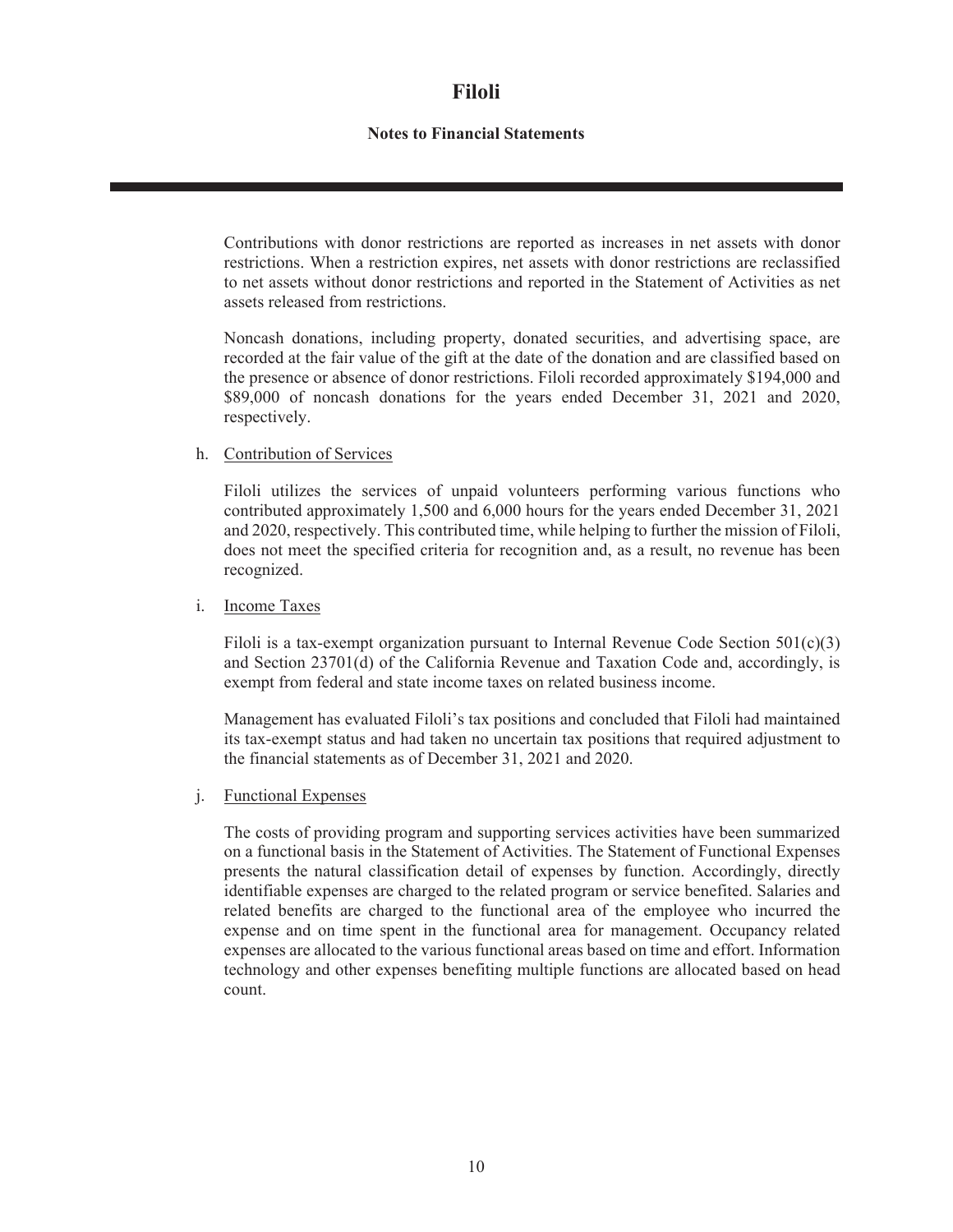### **Notes to Financial Statements**

#### k. Fair Value Measurements

Filoli carries certain assets and liabilities at fair value. Fair value is defined as the price that would be received to sell an asset or paid to transfer a liability in an orderly transaction between market participants at the measurement date. Filoli classifies its financial assets and liabilities in one of the following three categories:

- Level 1 Inputs are unadjusted quoted prices for identical assets or liabilities in active markets to which Filoli has ready access.
- Level 2 Observable market-based inputs or unobservable inputs that are corroborated by market data.
- Level 3 Unobservable inputs that are not corroborated by market data.

The valuation levels are not necessarily an indication of the risk or liquidity associated with the investment. In accordance with FASB subtopic 820-10, certain investments that are measured at NAV per share (or its equivalent) practical expedient have not been classified under the fair value hierarchy.

l. Estimates

The preparation of financial statements in conformity with U.S. GAAP requires management to make estimates and assumptions that affect the reported amounts of assets and liabilities at the date of the financial statements and the reported amounts of revenue and expenses during the reporting period. Actual results could differ from those estimates and these estimates could be material.

m. Recent Accounting Pronouncements

#### *Pronouncement Adopted:*

In March 2019, the FASB issued Accounting Standards Update (ASU) 2019-03, *Updating the Definition of Collections*. The ASU modifies the definition of the term collections and requires that a collection-holding entity disclose its policy for the use of proceeds from when collection items are deaccessioned. If a collection-holding entity has a policy that allows proceeds from deaccessioned collection items to be used for direct care, it should disclose its definition of direct care. The ASU was adopted as of January 1, 2020 on a prospective basis.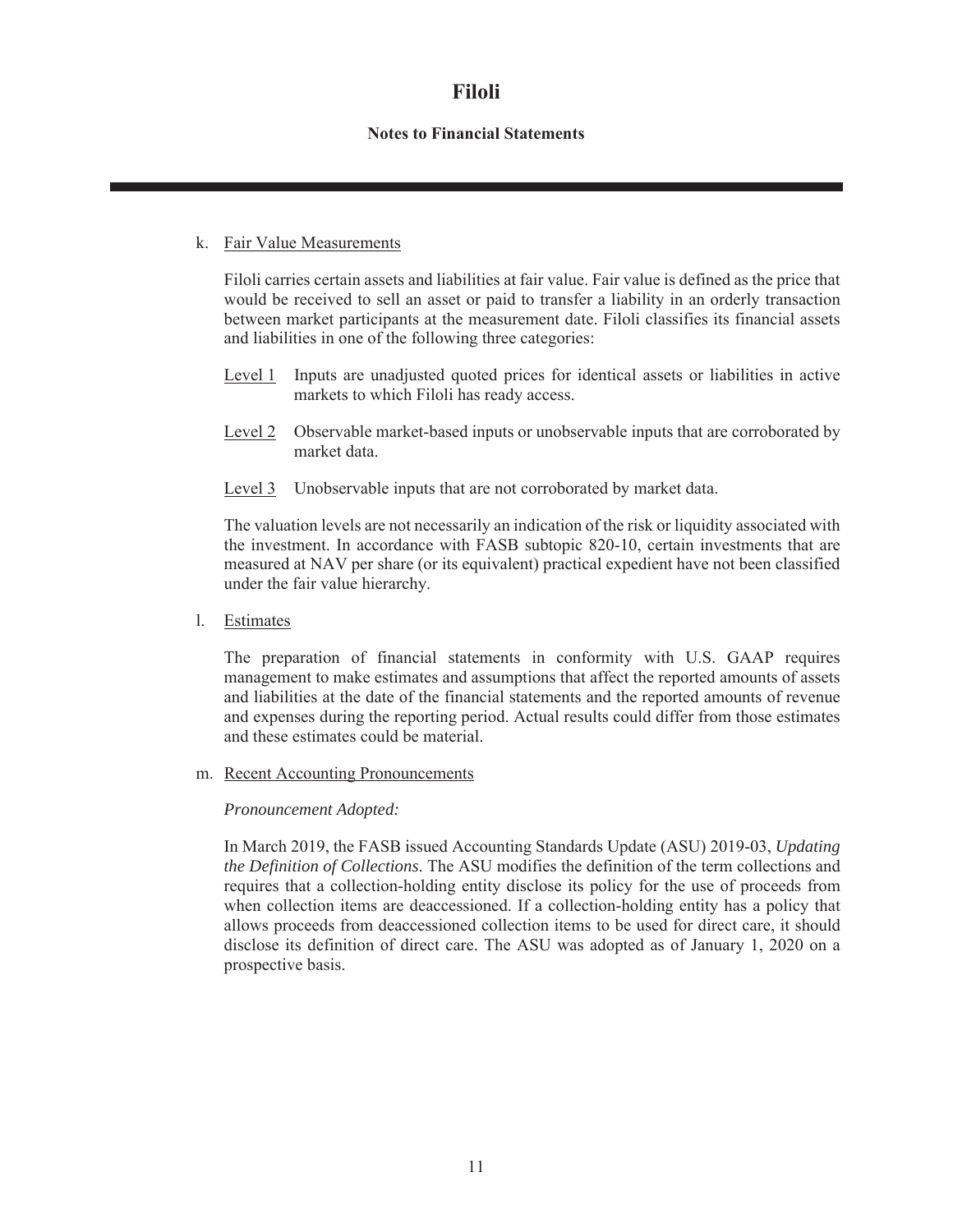#### **Notes to Financial Statements**

#### *Pronouncements Effective in the Future:*

In February 2016, FASB issued ASU 2016-02, *Leases*. Among other things, in the amendments in ASU 2016-02, lessees will be required to recognize the following for all leases (with the exception of short-term leases) at the commencement date: 1) A lease liability, which is a lessee's obligation to make lease payments arising from a lease, measured on a discounted basis; and 2) A right-of-use asset, which is an asset that represents the lessee's right to use, or control the use of, a specified asset for the lease term. Nonpublic business entities should apply the amendments for fiscal years beginning after December 15, 2021. Early adoption is permitted. Filoli, after careful evaluation, believes this pronouncement will not materially impact the financial statements.

In September 2020, the FASB issued ASU 2020-07, *Presentation and Disclosure by Notfor-Profit Entities for Contributed Nonfinancial Assets*. This ASU changes the required presentation for in-kind contributions other than contributed services. The first element will require separate presentation on the statement of activities and change in net assets and the second element will require additional disclosure about how the in-kind gifts were utilized (in which program or part of management and general or fundraising), donor restrictions associated with the gifts, and valuation techniques employed. The ASU is effective for fiscal years beginning after June 15, 2021 with early application permitted. Filoli, after careful evaluation, believes this pronouncement will not materially impact the financial statements.

#### n. Subsequent Events

Filoli has evaluated subsequent events from December 31, 2021 through May 19. 2022, the date the financial statements were available to be issued and has determined that no adjustments are necessary to the amounts reported in the accompanying financial statements nor have any subsequent events occurred, the nature of which would require disclosure.

#### **Note 3 - Investments:**

Investments consisted of the following as of December 31:

|                                                       | 2021    | 2020                        |
|-------------------------------------------------------|---------|-----------------------------|
| TIFF Multi-Asset Fund (MAF), at NAV                   |         | $$12,176,363$ $$11,476,195$ |
| Dodge & Cox Balanced Fund                             | 510,577 |                             |
| Nonprofit investment fund at Silicon Valley Community |         |                             |
| Foundation (SVCF), at NAV                             |         | 482,381                     |
|                                                       |         |                             |
|                                                       |         | \$12,686,940 \$11,958,576   |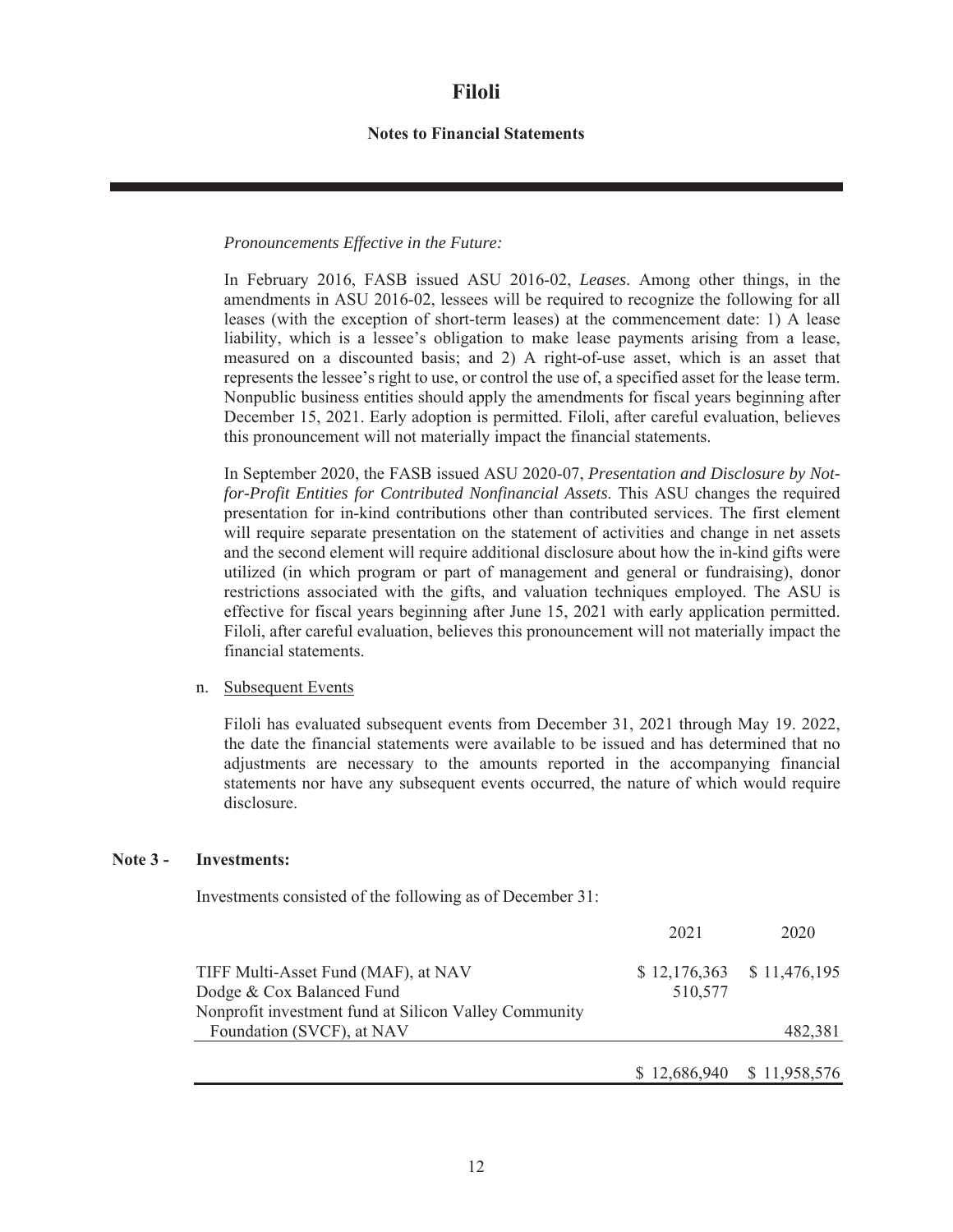#### **Notes to Financial Statements**

MAF is a globally diversified mutual fund whose ownership is primarily available for nonprofit organizations. The fair value price per share of the MAF is based on the fund's NAV. The MAF investment strategy attempts to exceed the return of inflation plus 5%. The MAF allows normal annual distributions without an exit fee. In addition, the MAF can be redeemed on demand with an exit fee of 0.5% of the redemption amount. Filoli does not have any unfunded commitments as of December 31, 2021.

During the years ended December 31, 2021 and 2020, \$688,572 and \$1,920,345, respectively, was withdrawn from the MAF. of which \$1,393,690 in 2020 was not part of the normal annual distributions (see Note 11). In 2021, all amounts were part of the normal annual distributions.

Assets held at SVCF were pooled and income was allocated to each fund held based on a unit of participation method with a cost basis of \$410,134.

Total investment income for the years ended December 31, 2021 and 2020 consists of the following:

|                                          | 2021                   | 2020      |
|------------------------------------------|------------------------|-----------|
| Dividends and capital gain distributions | $1,682,125$ \$         | 105,250   |
| Realized gains                           | 290,278                | 197,903   |
| Unrealized gains (losses)                | (524, 410)             | 1,456,896 |
| Less: investment management fees         | (5,404)                | (8,387)   |
|                                          | 1,442,589 \$ 1,751,662 |           |

#### **Note 4 - Property and Equipment:**

Property and equipment was as follows as of December 31:

|                                     | 2021           | 2020                |
|-------------------------------------|----------------|---------------------|
| Land (Parcel C)                     | \$.<br>551,844 | 551,844<br><b>S</b> |
| Land and building improvements      | 11,107,491     | 11,479,632          |
| Furnishings and equipment           | 974,036        | 1,006,352           |
| Gardening and maintenance equipment | 635,598        | 635,598             |
| Vehicles                            | 272,161        | 208,528             |
| Construction in progress            | 16,720         | 26,645              |
|                                     | 13,557,850     | 13,908,599          |
| Less accumulated depreciation       | (8,456,807)    | (8,349,001)         |
| Net property and equipment          | 5,101,043      | 5,559,598<br>S.     |

Depreciation expense for the years ended December 31, 2021 and 2020 was \$411,120 and \$403,624, respectively.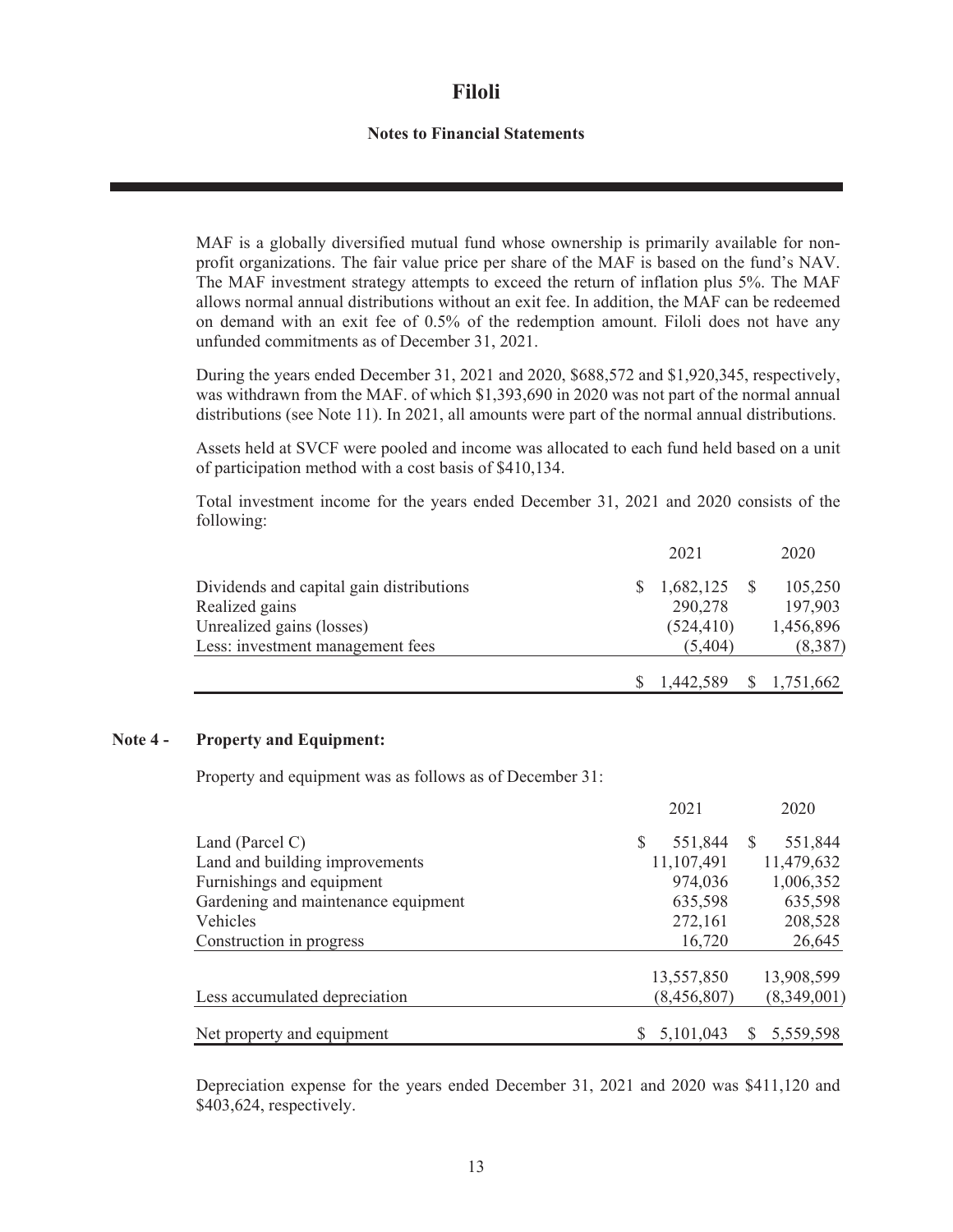# **Notes to Financial Statements**

# **Note 5 - Net Assets:**

Net assets with donor restrictions were available for the following purposes as of December 31:

|                                                    |   | 2021    |              | 2020    |
|----------------------------------------------------|---|---------|--------------|---------|
| Horticulture internship and apprenticeship program | S | 282,797 | <sup>S</sup> | 292,802 |
| Vegetable garden project                           |   | 250,892 |              | 175,058 |
| Ballroom terrace restoration                       |   | 103,254 |              |         |
| Internship program                                 |   | 81,813  |              | 84,635  |
| House flower arrangement                           |   | 22,921  |              | 23,755  |
| Preschool program                                  |   | 7,191   |              |         |
| Gentlemen's lounge restoration                     |   |         |              | 21,733  |
|                                                    |   | 748,868 |              | 597,983 |

Net assets released from donor restrictions were as follows for the years ended December 31:

|                                                    |               | 2021    |               | 2020    |
|----------------------------------------------------|---------------|---------|---------------|---------|
| Horticulture internship and apprenticeship program | $\mathcal{S}$ | 10,004  | <sup>\$</sup> | 21,121  |
| Vegetable garden project                           |               | 34,417  |               | 1,813   |
| Ballroom terrace restoration                       |               | 22,483  |               |         |
| Internship program                                 |               | 2,822   |               |         |
| House flower arrangement                           |               | 834     |               | 1,245   |
| Preschool program                                  |               | 5,809   |               |         |
| Gentlemen's lounge restoration                     |               | 22,858  |               | 8,567   |
| <b>Branding</b>                                    |               | 50,000  |               |         |
| Pandemic relief                                    |               | 25,000  |               |         |
| Historic house and garden restoration              |               | 24,241  |               | 6,422   |
| Interpretation                                     |               | 10,000  |               | 10,000  |
| Climate action                                     |               | 7,500   |               |         |
| Marketing initiatives                              |               | 4,500   |               | 9,022   |
| Horticulture program                               |               | 3,071   |               | 4,531   |
| School program                                     |               | 1,750   |               | 15,333  |
| Drawing room restoration                           |               |         |               | 78,487  |
| Public events                                      |               |         |               | 3,486   |
| Facility master plan                               |               |         |               | 25,000  |
|                                                    | \$            | 225,289 | <sup>\$</sup> | 185,027 |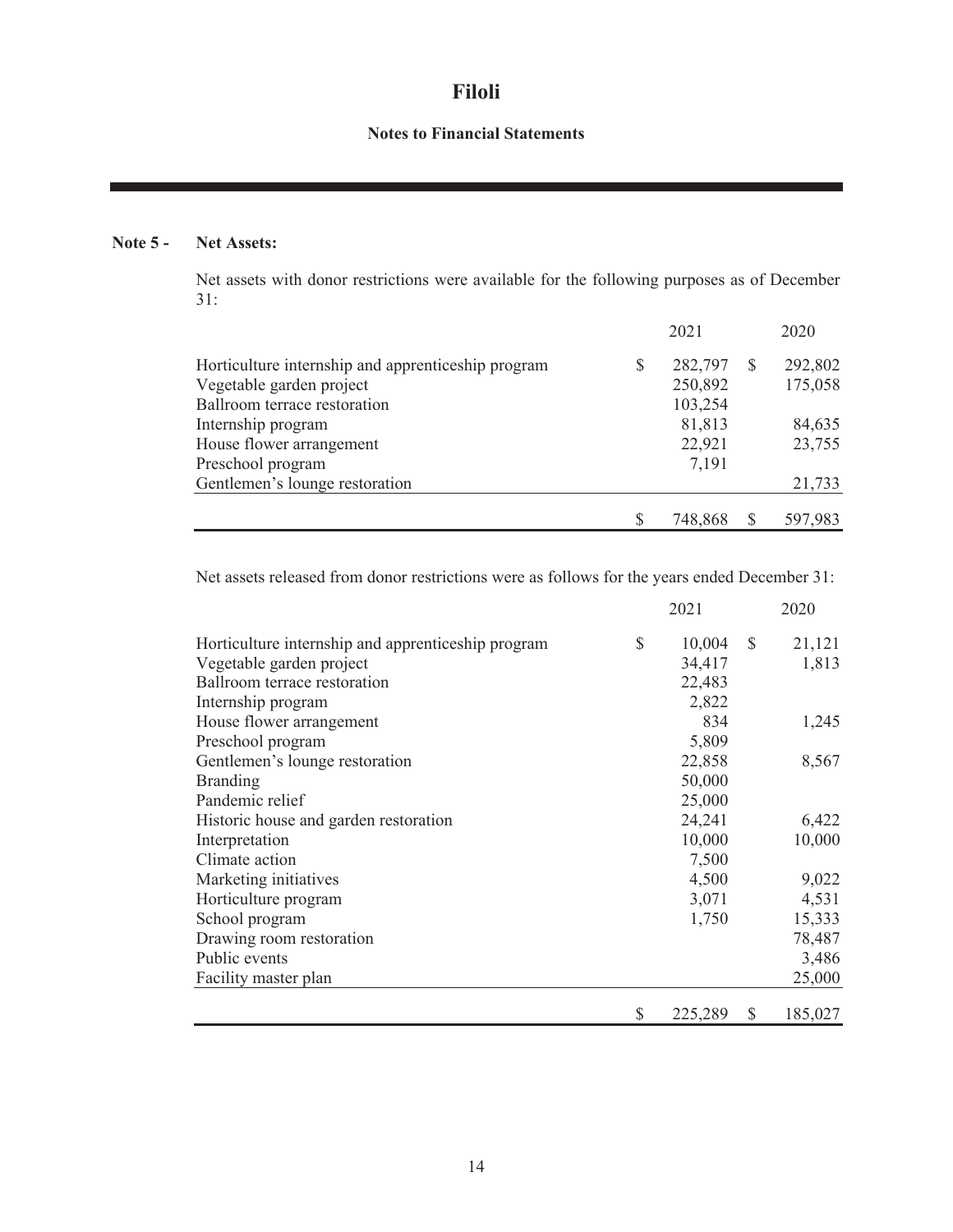#### **Notes to Financial Statements**

#### **Note 6 - Commitments and Contingencies:**

Filoli is responsible for operations under the terms of a cooperative agreement with the National Trust originally dated July 1, 1976 and revised on September 30, 2017. Additionally, the National Trust lends certain fine art object collections to Filoli under the terms of a loan agreement dated September 30, 2017. Both agreements will remain effective through September 29, 2047 unless the lease (described below) is terminated, or agreements are modified or terminated by mutual written agreement of both parties.

Under the terms of the lease with the National Trust, Filoli leases approximately 125 acres of land (Parcels A and B) and the main residence building at an annual rental of \$10 through September 29, 2047. Filoli must pay for all taxes, insurance, utilities, repairs and maintenance and capital improvements.

The land included in the accompanying Statement of Financial Position is Parcel C only, which is owned directly by Filoli. Parcel C consists of approximately 529 acres of undeveloped land contiguous to Parcels A and B. The land is used for research and educational purposes.

Filoli leases 11.88 acres from the City and County of San Francisco at an annual rental of \$1. Filoli is responsible for all taxes, licenses, permit fees, assessments, and maintenance applicable to this acreage. The use of this land is restricted for maintenance and horticultural operations.

The City and County of San Francisco leases 237 acres from Filoli at an annual rental of \$1. The City's use of the land is restricted to the maintenance and preservation of its watershed nature and to the protection of the quality of the water derived therefrom.

The above leases between Filoli and the City and County of San Francisco are for 40 years and expire in November 2022. As of the date of the financial statements were available to be issued, the lease renewal is being negotiated with the City and County of San Francisco.

#### **Note 7 - Retirement Plan:**

Filoli maintains a 401(k) plan. The plan is a defined contribution plan and covers full-time and part-time employees who have attained age of 21 and completed 6 months of service. Employees may contribute up to \$19,500 for 2021 and 2020 and an additional \$6,500 for 2021 and 2020 at age 50 and above. Filoli matched employee contributions up to 4% of the employee's compensation in 2021 and 2020, respectively. For 2021 and 2020, Filoli contributed \$110,642 and \$95,332, respectively, to the plan.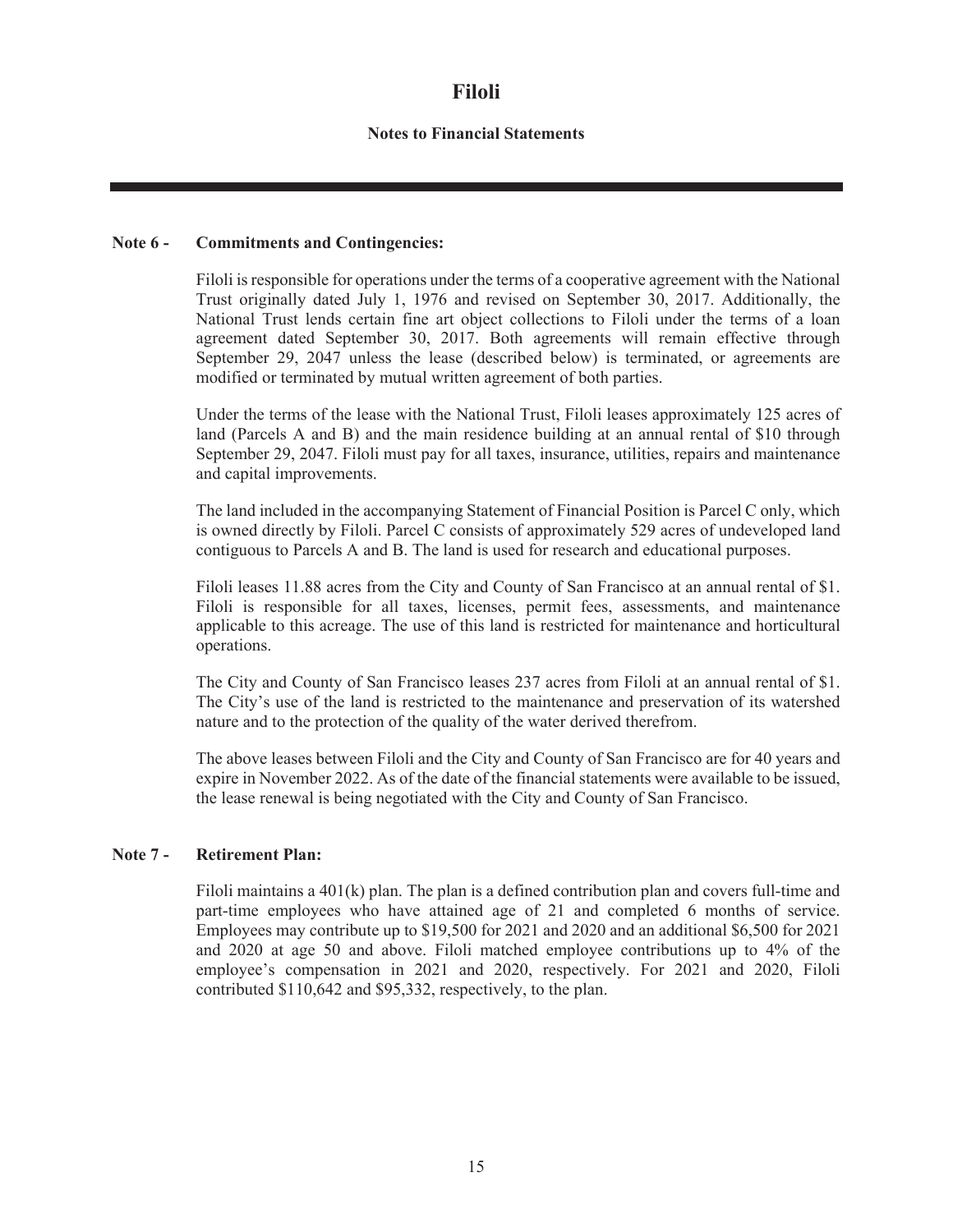#### **Notes to Financial Statements**

#### **Note 8 - Concentrations of Risk:**

Filoli has identified its financial instruments which potentially subject it to risk, as cash and cash equivalents and investments. At times, Filoli has cash deposits in financial institutions in excess of federally insured limits. Board-designated investments are held in one mutual fund.

#### **Note 9 - Liquidity and Availability:**

Filoli is substantially reliant on guests and members visiting the site, attending events and programs, and continuing their memberships. Approximately 81% of Filoli's support results from membership, programs, and net gift shop sales. This reliance subjects Filoli to seasonal attendance and renewal variations which can result in financial assets not being available for general expenditure throughout the year.

The following reflects Filoli's financial assets as of the date of the Statement of Financial Position, reduced by amounts not available for general use because of contractual or donorimposed restrictions within one year of the date of the Statement of Financial Position. Amounts not available include amounts set aside for long-term investing in a board designated fund that could be drawn upon if the board approves that action.

|                                                                                                          |    | 2021                       | 2020           |
|----------------------------------------------------------------------------------------------------------|----|----------------------------|----------------|
| Financial assets at year-end:                                                                            |    |                            |                |
| Cash and cash equivalents                                                                                | S. | 6,372,462 \$ 3,872,823     |                |
| Board designated cash                                                                                    |    | 814,587                    | 56,586         |
| Receivables, net of discount                                                                             |    | 104,394                    | 103,167        |
| Investments                                                                                              |    | 510,577                    | 482,381        |
| Board designated investments                                                                             |    | 12,176,363                 | 11,476,195     |
| Total financial assets                                                                                   |    | 19,978,383                 | 15,991,152     |
| Less those unavailable for general expenditures<br>within one year, due to:                              |    |                            |                |
| Contractual or donor-imposed restrictions:<br>Not to be released within 12 months<br>Board designations: |    |                            | (4,875)        |
| Investment fund, primarily for long-term investing                                                       |    |                            |                |
| and maintenance reserve                                                                                  |    | (12, 176, 363)             | (11, 476, 195) |
| Cash set aside for board-approved capital projects                                                       |    | (814, 587)                 | (56, 586)      |
| Financial assets available to meet cash needs for<br>general expenditures within one year                |    | $$6,987,433$$ $$4,453,496$ |                |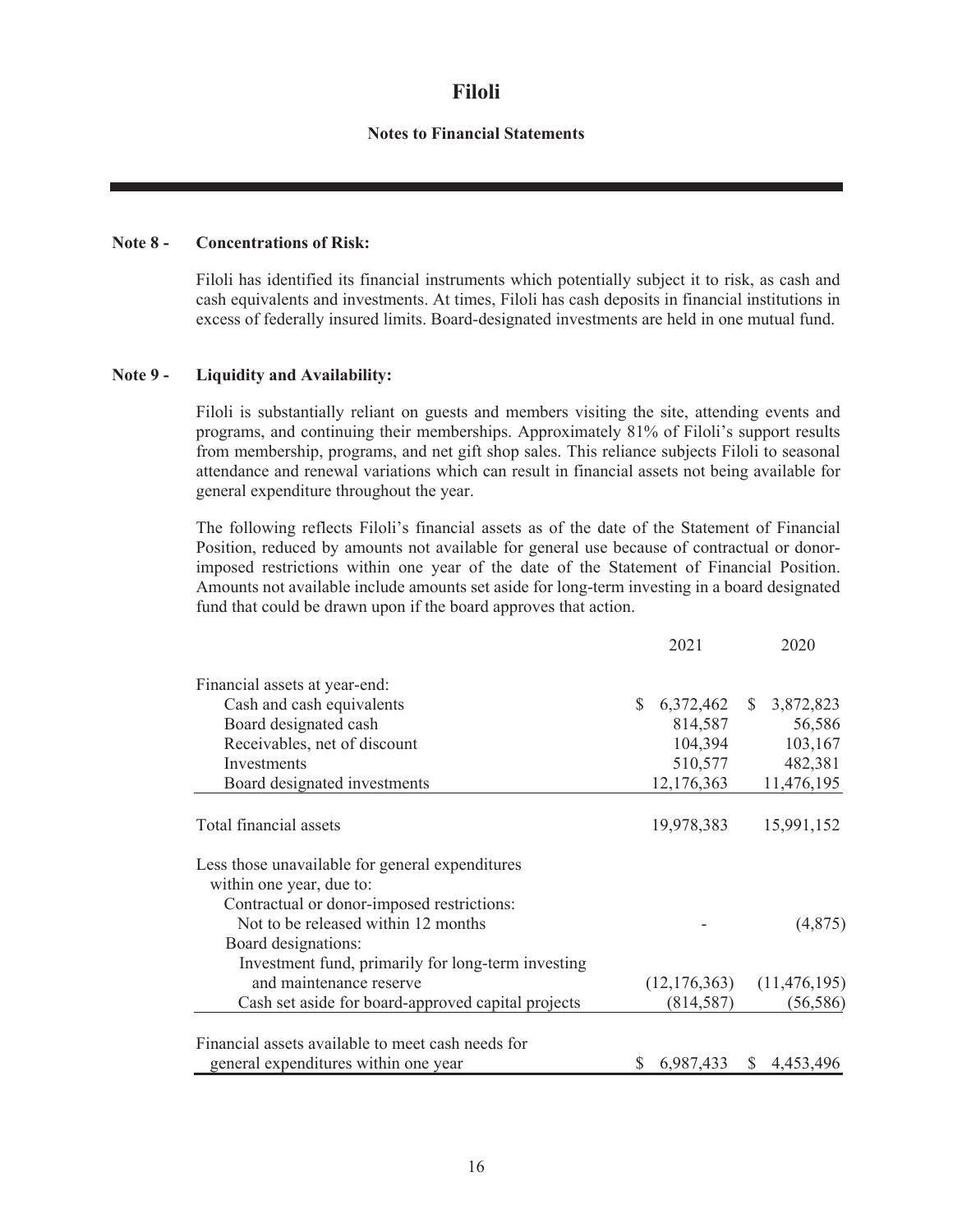### **Notes to Financial Statements**

In addition to contributions and program revenue that are received throughout the year to fund general expenditures, Filoli receives income distributions from the beneficial trust fund maintained by the National Trust for the benefit of Filoli based on the spending policy of approximately 4.9%. Such income is not restricted for any specific purposes and, therefore, is available for general expenditure. Filoli generally receives between \$580,000 and \$610,000 from the National Trust annually.

#### **Note 10 - Related Party Transactions:**

On January 7, 2020, Filoli entered into a multi-year master plan contract with a landscape architecture firm which subcontracts with various consulting firms including a firm whose principal is a board member. The estimated total contract obligation is \$545,000, which includes an estimated contract amount of \$173,030 to a related party. In 2021 and 2020, \$32,646 and \$69,045, respectively, was paid to the related party.

In 2021, Filoli contracted with firms related to board members and paid a total of \$66,445 for house restoration and garden services.

#### **Note 11 - COVID-19 Response:**

On March 16, 2020, the individual governments of the Greater San Francisco Bay Area announced a mandatory shelter in place order for all residents in the area due to the COVID-19 pandemic. The orders required that all nonessential businesses close until the orders were lifted. As a result, Filoli was forced to close and make some immediate operational adjustments, including cancellation of various programs and staff reductions.

On May 11, 2020, according to the updated San Mateo County Health Officer order, Filoli was allowed to partially reopen with a reduced capacity. Modifications have been made to operations in accordance with continuously changing state and local governmental orders, including but not limited to, limiting occupancy to provide for social distancing, changing the format of program service deliveries and requiring employees and visitors to wear face coverings.

During the complete closure period, memberships and program revenue decreased by approximately \$1,413,000 or 70.3%, compared with 2019; during the partial reopening, membership and program revenue decreased by approximately \$802,000 or 18.6%, compared with 2019. To respond to the pandemic, the Board approved the normal annual distribution from the MAF for the year ended December 31, 2020 in the amount of \$526,655 for general expenditures. Furthermore, the Board approved additional redemptions from the MAF in the amount of \$1,393,690 to be available for general expenditures.